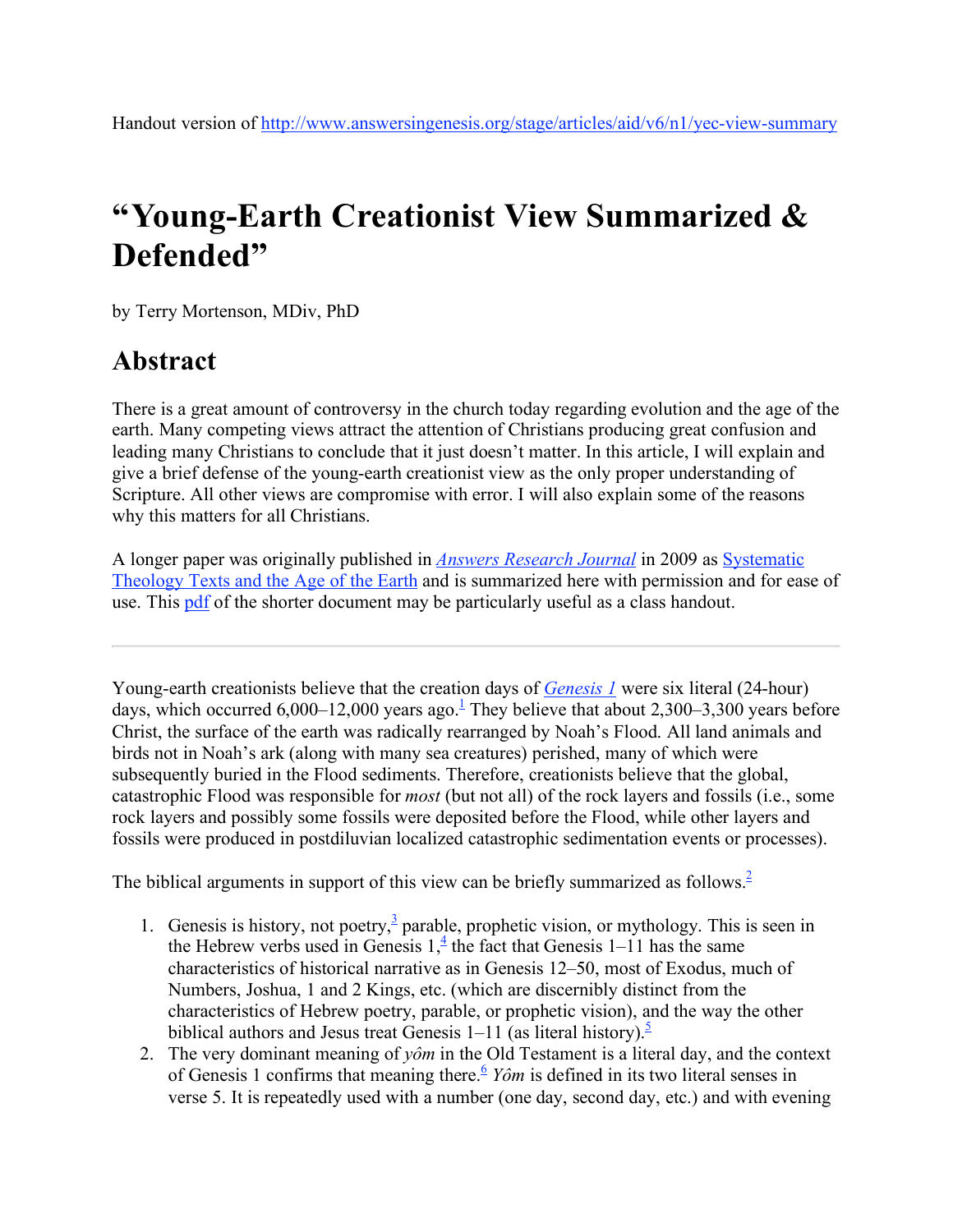and morning, which elsewhere in the OT always means a literal day. It is defined again literally in verse 14 in relation to the movement of the heavenly bodies.

- 3. God created the first animate and inanimate things supernaturally and instantly. They were fully formed and fully functioning. For example, plants, animals, and people were mature adults ready to reproduce naturally "after their kinds." When God said "let there be . . . " He did not have to wait millions of years for things to come into existence. He spoke, and things happened immediately (*Psalm 33:6–9*).
- 4. The order of creation in Genesis 1 contradicts the order of events in the evolution story in at least 30 points. For example, the Bible says the earth was created before the sun and stars, just the opposite of the big bang theory. The Bible says that fruit trees were created before any sea creatures and that birds were created before dinosaurs (which were made on Day 6, since they are land animals), exactly the opposite of the evolution story. The Bible says the earth was covered completely with water before dry land appeared, and then it was covered again at the Flood. Evolution theory says the earth has never been covered with a global ocean, and dry land existed before the first seas.<sup>7</sup>
- 5. *Exodus 20:8–11* resists all attempts to add millions of years anywhere in or before Genesis 1 because Exodus 20:11 says that God created everything in six days. The dayage view is ruled out because the plural form of the Hebrew word for day (*yôm*) is used in both parts of the commandment. The days of the Jewish work-week are the same as the days of Creation Week. God could have used several other words or phrases here or in Genesis 1, if He meant to say "work six days because I created in six long, indefinite periods."<sup>8</sup> But He didn't. These verses also rule out the gap theory or any attempt to add millions of years before Genesis 1:1 because God says He created the heavens, the earth, the sea, and *all that is in them* during the six days described in Genesis 1. He made nothing before those six days. It should also be noted that the fourth commandment is one of only a few of the Ten Commandments that contains a reason for the commandment. If God created over millions of years, He could have not given a reason for Sabbathkeeping or He could have given a theological or redemptive reason as He did elsewhere.<sup>9</sup>
- 6. In Jesus' comments about Adam and Eve, Cain and Abel, Noah and the Flood, Sodom and Gomorrah, etc., He clearly took the events recorded in Genesis as literal history, just as did all the New Testament writers. Several passages show that Jesus believed that man was created at the beginning of creation, not billions of years after the beginning (as all old-earth views imply), which confirms the young-earth creationist view (*Mark 10:6* and 13:19 and *Luke*  $11:50-51$ .<sup>10</sup> His miracles also confirm the young-earth view. From His first miracle of turning water into wine (which revealed his glory as the Creator, cf. *John 2:11* and *1:1–5*) to all His other miracles (e.g., Matthew 8:23-27, Mark 1:40-42), His spoken word brought an immediate, instantaneous result, just as God's word did in Creation Week. $\frac{11}{1}$
- 7. The Bible teaches that there was no animal or human death before the Fall of Adam and Eve. So the geological record of rock layers and fossils could not have been millions of years before the Fall. See my development of this point below.
- 8. The nature of God as revealed in Scripture rules out the idea that He created over millions of years. See below.
- 9. The global catastrophic Flood of Noah was responsible for producing most (but not all) of the geological record of rock layers and fossils.<sup>12</sup> Both a casual reading and careful exegesis show that this was not a local flood in Mesopotamia.<sup>13</sup> It is most unreasonable to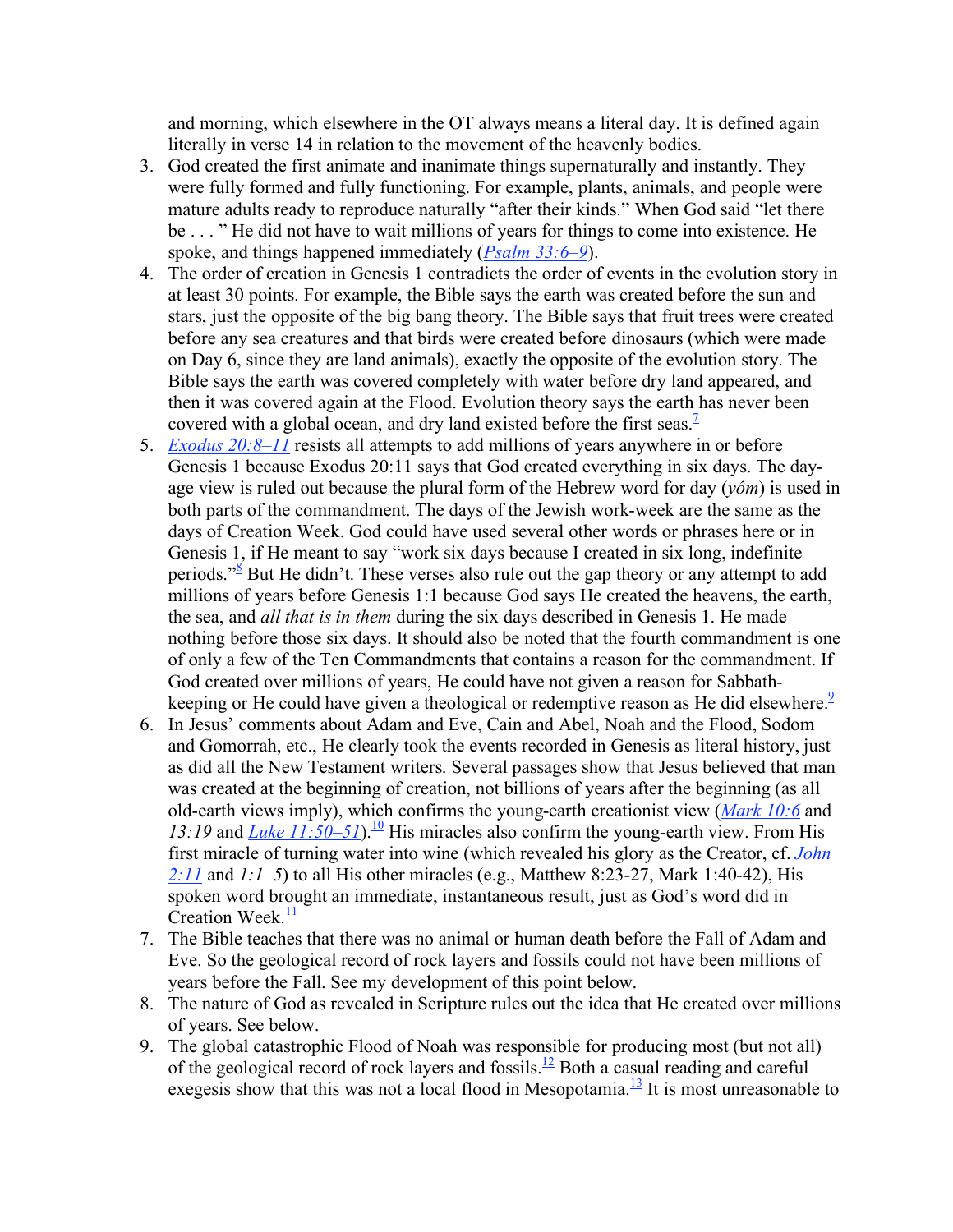believe in a global, year-long Flood that left no geological evidence (or that it only left evidence in the low lands of the Fertile Crescent, as some suppose  $\frac{14}{1}$ ). The global evidence of sedimentary rock layers filled with land and marine fossils is exactly the kind of evidence we would expect from Noah's Flood. If most of the rock record is the evidence of the Flood, then there really is no geological evidence for millions of years. But the secular geologists deny the global Flood of Noah's day because they deny that there is any geological evidence for such a flood. So, the fossiliferous rock record is either the evidence of Noah's Flood or the evidence of millions of years of geological change. It cannot be evidence of both. If we do not accept the geological establishment's view of Noah's Flood, then we cannot accept their view of the age of the earth. So, it is logically inconsistent to believe in both a global Noachian Flood and millions of years.

- 10. The genealogies of *Genesis 5* and 11 give us the years from Adam to Abraham, who virtually all scholars agree lived about 2000 BC. This sets the date of creation at approximately 6,000 years ago. Some young-earth creationists say the creation may be 10,000–12,000 years old, but the arguments for gaps of any length of time in the Genesis 5 and 11 genealogies are not compelling to this writer and many others. Although there are some biblical genealogies that do have names omitted (e.g., Matthew 1:1-17 or Mark 10:47), Freeman, Jones and Pierce present strong arguments for accepting these Genesis genealogies as tight chronologies with no gaps. $\frac{15}{2}$
- 11. For eighteen centuries the almost universal belief of the Church was that the creation began 4,000–5,000 years before Christ.<sup>16</sup> So, young-earth creationism is historic Christian orthodoxy. It was also Jewish orthodoxy at least up to the end of the first century of church history.<sup>17</sup> In light of this fact, it seems inconsistent with the truth-loving nature of God revealed in Scripture to think that for about 3,000 years God let faithful Jews and Christians (especially the writers of Scripture) believe that Genesis teaches a literal six-day creation about 6,000 years ago but that in the early nineteenth century He used godless men (scientists who rejected the Bible as God's inerrant Word) to correct the Church's understanding of Genesis. $\frac{18}{18}$

Two of the points above require further explanation because they are so important and are overlooked or resisted by nearly all Christians who have advocated the acceptance of millions of years over the past two centuries.

### **Death before the Fall?**

Simply put, the evolutionary idea of millions of years is diametrically opposed to the Bible's teaching about death. $\frac{19}{19}$ 

Evolution says that during the course of millions of years, death, bloodshed, suffering, disease and extinction eventually led to man's existence. The late evolutionary astrophysicist Carl Sagan said, "The secrets of evolution are time and death: time for the slow accumulations of favorable mutations, and death to make room for new species." $^{20}$  So when evolutionists talk about millions of years, they are not merely referring to a large number. They are imagining a long period of history in which certain events took place.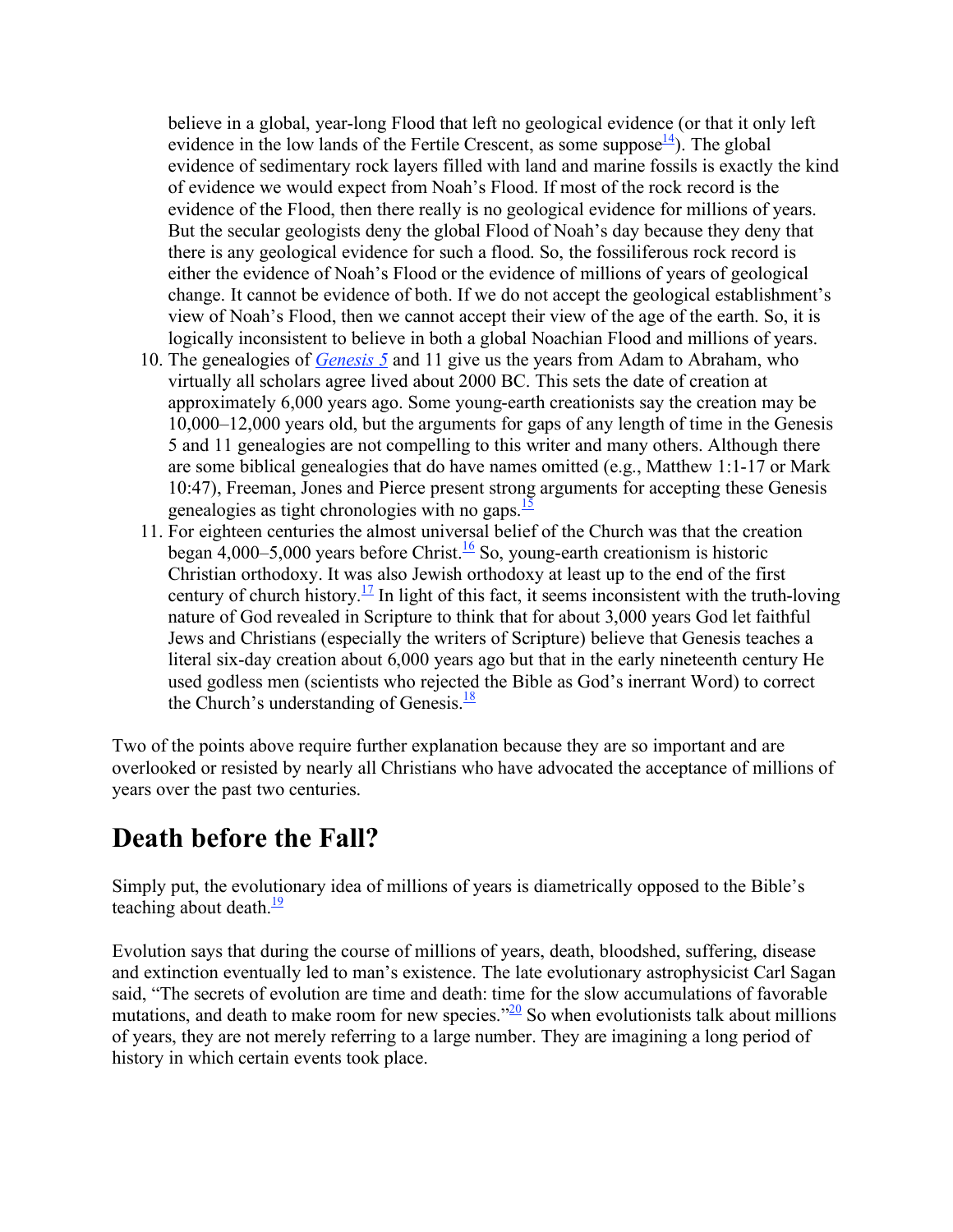The fossils, which the evolutionists say represent millions of years of history, are a record not of life, but of death. And in many places around the world we see evidence of massive and violent carnage in fossil graveyards containing millions of former living creatures packed in high concentrations.

So, whether Christians believe in Neo-Darwinian evolution, or they believe that God supernaturally created different kinds of plants and animals occasionally during the course of millions of years, they are still adopting an evolutionary view of death when they accept millions of years.

But the biblical teaching on death is very clear and consistent from Genesis to Revelation. Genesis 1 says six times that God called the creation "good." When He finished creation on Day 6, He called everything "very good." That "very good" state is reflected partially by the fact that man, animals and birds were originally vegetarian, according to *Genesis 1:29–30*. Plants are not living in the same sense as people, animals, and birds are, according to this and other Scripture passages. Plants are never called "living creatures" (Hebrew: *nephesh chayyah*), as people, land animals, birds and sea creatures are called (*Genesis 1:20–21, 24* and *30*; *Genesis 2:7*; *Genesis*  6:19–20 and *Genesis* 9:10–17).<sup>21</sup> So plant "death" is not the same as animal or human death (cf. *Job 14:7–12*, *John 12:24*).

Adam and Eve sinned, resulting in the judgment of God on the whole creation. Instantly Adam and Eve died spiritually, evidenced by their hiding from God. But they also began to die physically and Paul clearly had physical death in mind in *Romans 5:12* and *1 Corinthians 15:21– 22* (as the context shows), when he says that death came into the human race through Adam's sin. The serpent was cursed, along with other animals, resulting in a physical transformation. It is reasonable to assume that the other cursed animals were also altered physically in some way, either morphologically or at least behaviorally (*Genesis 3:14*). Eve was changed physically so as to have increased pain in child-birth (*Genesis 3:16*). And the ground itself was cursed (*Genesis 3:17–19*), a fact which was still on the minds of people 1,000 years later when Noah was born (*Genesis 5:29*).

The whole earth was cursed again at Noah's Flood (*Genesis 8:22*). God also threatened and later executed curses on the land, crops and livestock of the Jews, as well as on the people themselves, on account of their disobedience (Deuteronomy 28:15-68). The whole creation now groans in bondage to corruption (because of the *Genesis 3* curse), waiting for the final act in the redemption of Christians—giving them immortal resurrected bodies (*Romans 8:19–25*).<sup>22</sup> When that redemptive event happens, we will see the restoration and redemption of all things (*Acts 3:21* and *Colossians 1:20*) to a state similar to the pre-Fall world. Then there will be no more carnivorous behavior (*Isaiah 11:6–9)* and no disease, suffering, or death (Revelation 21:3–5) because there will be no more Curse (Revelation 22:3).<sup>23</sup> To accept millions of years of animal death before the Creation and Fall of man contradicts and destroys not only the Bible's teaching on death but also undermines its teaching on the full redemptive work of Christ.

If God cursed the earth with thorns after Adam sinned (as Genesis 3:18 says, "both thorns and thistles is *shall* grow for you"),  $\frac{24}{3}$  then why do we find fossil thorns in rocks that the evolutionists claim are about 350 million years old?<sup>25</sup> If the millions of years are true, then God lied. If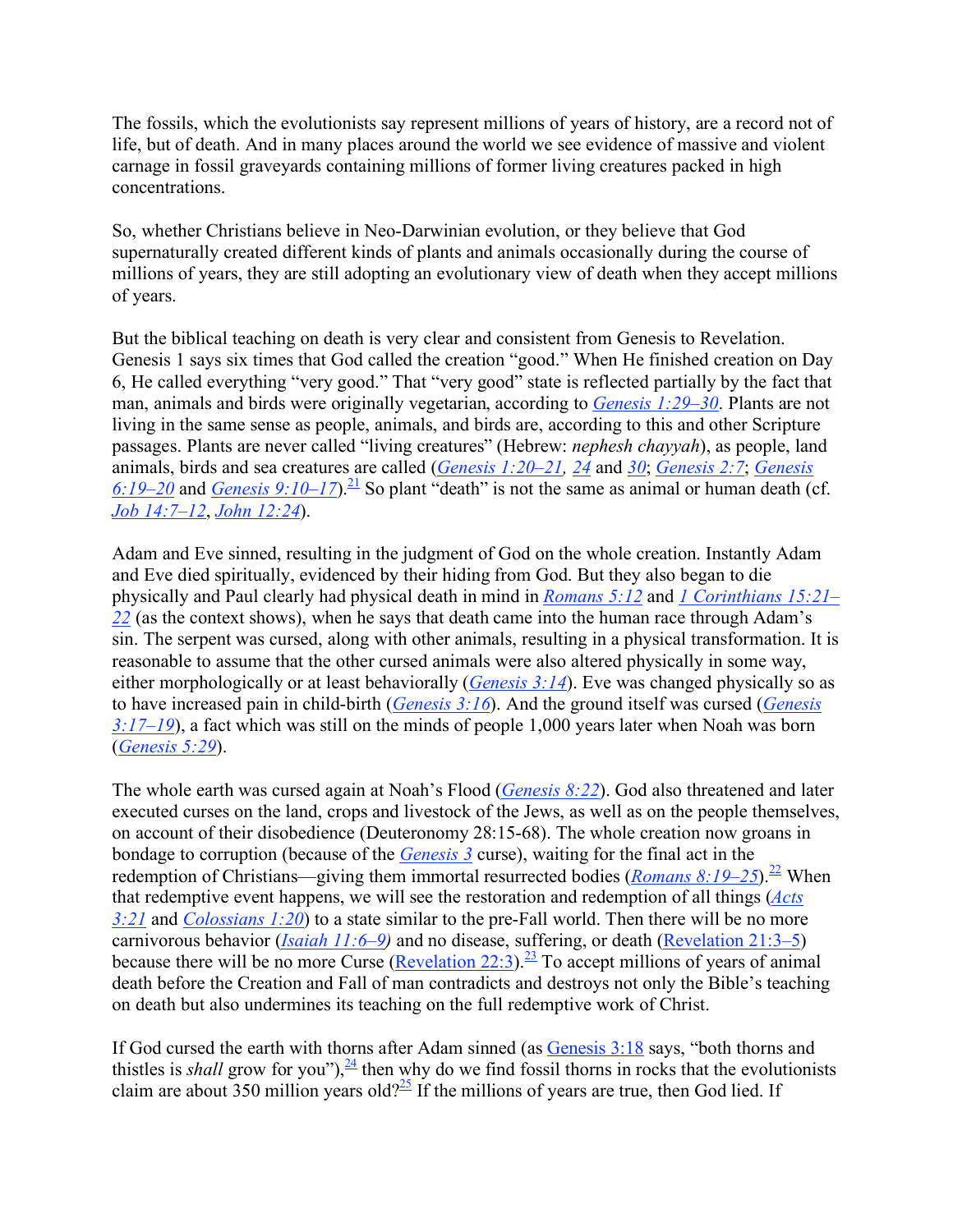Genesis 3:18 is true, then the evolution claims about millions of years are a lie. Were arthritis and cancer in the "very good" world before man sinned? If the evolutionists' dating methods are correct, the answer must be "yes." Many kinds of disease have been found in the fossil record, including arthritis, abscesses, and tumors in dinosaur bones dated to be 110 million years old. A researcher of these bones tells us that "diseases look the same through time … it makes no difference whether this is now or a hundred million years ago.<sup> $26$ </sup> There is also considerable evidence of rickets, syphilis, dental disease, etc., in human fossil bones that evolutionists date to be tens or hundreds of thousands of years before any biblically plausible date for Adam.<sup>27</sup> If the Bible is true, then those dates are false and there was no pre-Fall death and disease.

Evolutionists believe that over the course of a half billion years there were five major extinction events/periods, $\frac{28}{3}$  when 65–90 percent of all species living at those particular times went extinct. They also claim many lesser extinction events/periods. If this was the way the creation was for millions of years, then what impact on the creation did the Fall have? None. Contrary to what the Bible says, the Fall would have only caused spiritual death in man. In fact, we can go further and say that if the millions of years of death, disease and extinction really did occur, then that "very good" creation was considerably *worse* than the world we now inhabit where habitats are polluted or destroyed and creatures are brought to extinction due to human sin. We have never seen in human history<sup>29</sup> the kind of mass-kill, extinction events that the evolutionary geologists say occurred before man came into existence (unless, that is, we accept the global Flood of Noah's day, but that is the very event that old-earth proponents reject).

So, if the millions of years really happened, then the Fall actually improved the world from what it was in the "very good" pre-Fall creation. In this case, the Curse at the Fall would actually be a blessing!

I conclude then that if the Bible's teaching on death, the Curse and the final redemptive work of Christ is true, as it surely is, then the millions-of-years idea must be a grand myth, really a lie. Conversely, if the millions of years really happened, then the Bible's teaching on these subjects must be utterly false, which is devastating for the gospel.

### **The Nature of God**

Closely related to this issue of death is the incompatibility of the idea of millions of years with the character of God, as revealed in Scripture. $\frac{30}{20}$ 

The events of creation in Genesis 1 were clearly miraculous. God spoke and things immediately came into existence, as both Genesis 1 and Psalm 33:6–9 state. The emphatic repetition of "and it was so" and "God saw that it was good" and "there was evening and there was morning, the Xth day" strongly indicate this. Also, it is difficult to imagine how God could say "let there be light" and then need to wait millions of years for light to appear. Similarly, Adam surely did not sleep for days, weeks, months, years, or millions of years while God made Eve. These facts support the conclusion that all the other divine acts in Genesis 1 were essentially instantaneous or occurred in a miraculously short period of time, on the respective days they are reported to have occurred. Conversely, there is nothing in the text that indicates that thousands or millions of years would have been required for God to accomplish His objective in each act of creation.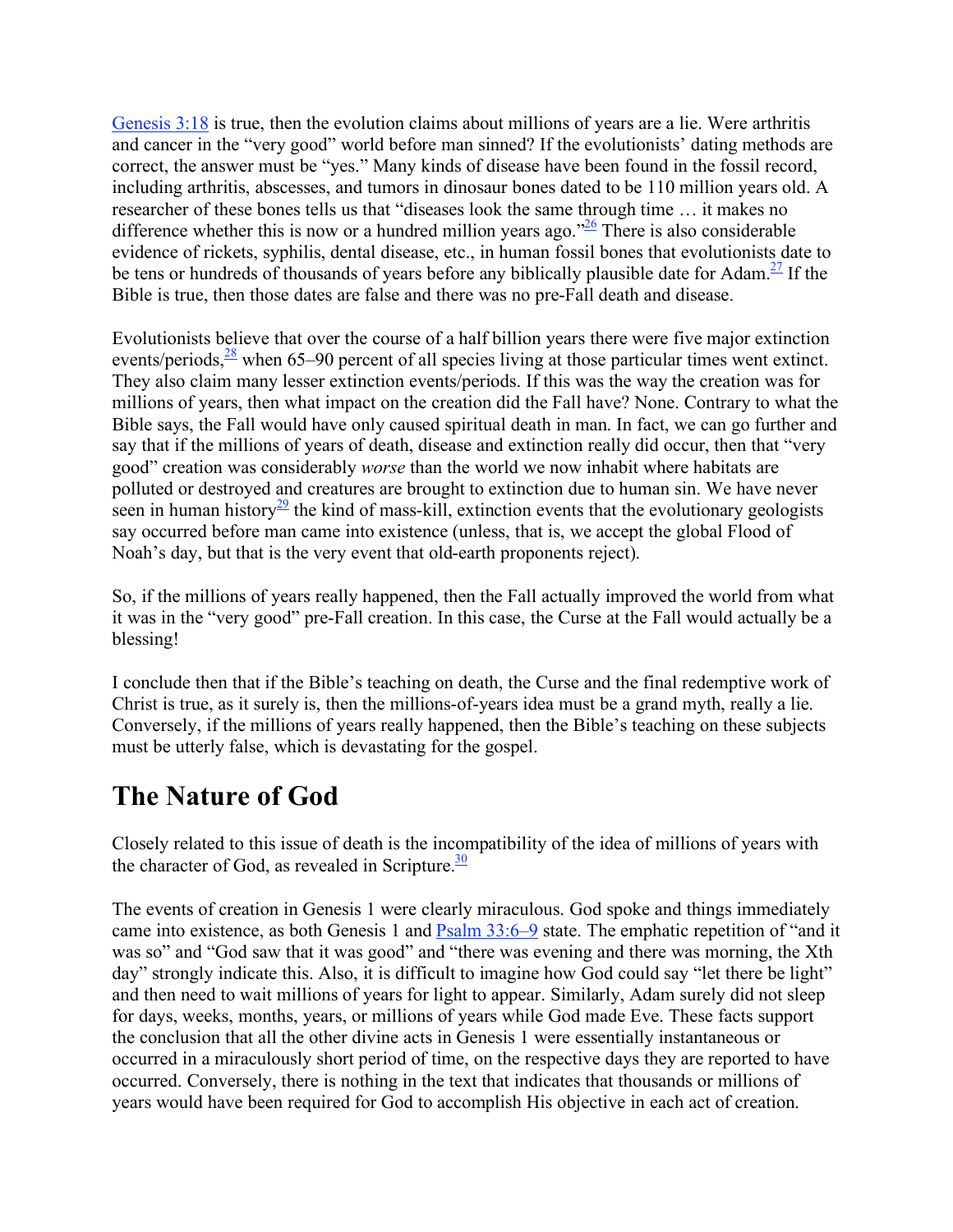It is also clear in Genesis 1 that God supernaturally created the first plants, sea creatures, birds, land animals and the first human couple because the description of those events is stated in a way that contrasts with the description of how other such creatures would come into existence after the original ones—i.e., by the natural growth of seeds in the fruit of the first plants or by the sexual reproduction of the first animal and human pairs. Also, the nature of all God's later miracles in the Bible and the miracles of Jesus in the Gospels were instantaneous. So, again the way God created requires no vast stretches of time.

If the gap theory is true, then what kind of God is it who would create the earth and all forms of life, except man, and let them live and die for millions of years and then destroy them all (in a supposed flood associated with Satan's fall) before He recreated the world with creatures very similar to the ones He had already destroyed?

If the day-age view or framework hypothesis or any other old-earth view is true, then what kind of God is it who would create the earth instantly and then leave it covered with water for millions of years and then create dry land and plants and let them produce for millions of years before He made the sun? And what kind of God would make the sun, moon, and stars with the purpose of enabling man to measure the passage of time, but then wait billions of years before He made man to measure time periods? That makes God out to be quite foolish.

Or if we reject the order of events in Genesis 1 and say that the evolutionary order of appearance of the different creatures and the time-scale are correct, we have other theological problems. What kind of God would create the earth 4.5 billion years ago and let it exist for one billion years before He made the first microscopic creatures (protozoans $\frac{31}{2}$ ) and then waited another 2.875 billion years before He made the first metazoans $\frac{32}{2}$  and then waited another 625 million years before He made Adam, who was the ultimate goal of His creation and was made to rule over all the animals, most of whom lived and died before Adam was created? $\frac{33}{2}$  This is a bizarre, wasteful God, and nothing like the wise and omnipotent Creator revealed in Scripture.

And if God really created in the order and over the long time-scales that evolutionists claim, does this not make God a deceiver or a liar or at least a very incompetent communicator when He inspired Moses to write the Genesis 1 account of the order of His creative acts, which is so contradictory to the evolutionary order of events of history?

Furthermore, as we noted before, at the end of Creation Week God called everything that He had made "very good." But could the God of Scripture really describe as "very good" a fossil graveyard of thousands of feet of sedimentary rocks covering the whole earth and containing billions of fossils of former living things? Could He really call cancer (as seen in dinosaur bones) "very good"? Could He call thorns and thistles "very good," when in Genesis 3 He says they are the result of His curse? If God called all this death "very good" and if God told Adam that thorns were a consequence of his sin when in fact they existed long before he was created, then again God lied or He is totally incompetent in His use of language. But the biblical God is the God of truth, and as the Author of all language He is fully capable of saying exactly what He means. It is Satan who is a liar and a master deceiver.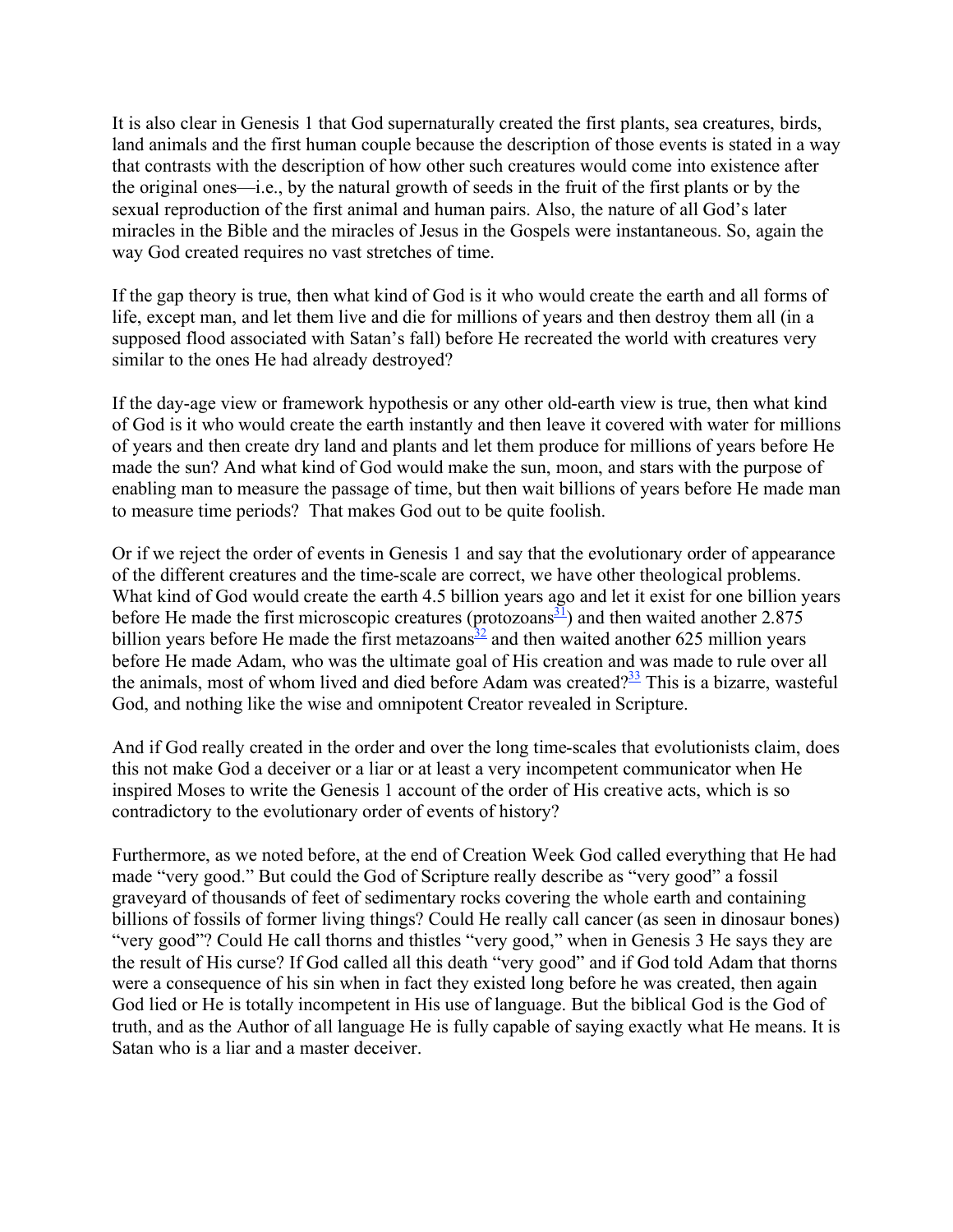Additionally, if God created through a process (either progressive creation or theistic evolution) that involved millions of years of death, then He is very different from the God revealed in the post-Fall world. The God of the post-Fall world commanded His people (the Israelites) to take care of their animals and give them a day of rest (*Exodus 20:10* and *23:12*). The post-Fall God commanded them to help lost or trapped animals (*Exodus 23:4–5*). That God told them not to be cruel to their animals (such as muzzling an ox while it was threshing, *Deuteronomy 25:4*). The post-Fall God says that "a righteous man has regard for the life of his beast, but the compassion of the wicked is cruel" (*Proverbs 12:10*). That God says that He cares for the creatures of the earth in His fallen, cursed creation (*Psalm 104:14–16* and *27–28*, *Psalm 145:14–16*, *Psalm 147:9, Jonah 4:11, Matthew 6:26, and Luke 12:24*).<sup>34</sup>

If millions of years of death and extinction and disease really occurred, then God is like the wicked man of *Proverbs 12:10* and He was doing exactly the opposite of what He told the Jews to do. The acceptance of millions of years is an assault on the character of Almighty God.

If God created over those millions of years, then He clearly was not intelligent enough and powerful enough to create a world right in the first place. Either He lacked the sovereign power to control His creation so that it did not destroy most of His previous work or He intentionally created obstacles to hinder Himself from accomplishing His intention of making a very good world. And then all along the way He kept making creatures very similar to the creatures that He had just destroyed by intention or by incompetence and impotence. What a monstrous God this would be! He would be less competent than the most incompetent engineer or construction worker. And He would be grossly unjust and unrighteous compared to the God of Isaiah who said that when the knowledge of Him fills the earth, animals will not hurt or kill each other or people (*Isaiah 11:6–9* and  $65:25$ ).<sup>35</sup> Such a cruel, bumbling, and weak God could not be trusted and would not be worthy of our worship.

And if these millions of years of death really occurred, then God's Curse on creation really did nothing to the non-human creation, and His promises about the future cannot be trusted. In fact, in this case none of His Word can be trusted.

This point has not escaped the notice of non-Christians. The evolutionist philosopher, David Hull, is one of many who could be cited. He remarks on the implications of Darwinian evolution for the nature of God, but his comments equally apply to all old-earth views, even if we reject Darwinism as the explanation for the origin of the various forms of life. Hull reasons:

The problem that biological evolution poses for natural theologians is the sort of God that a Darwinian version of evolution implies. … The evolutionary process is rife with happenstance, contingency, incredible waste, death, pain and horror. ... Whatever the God implied by evolutionary theory and the data of natural history may be like, he is not the Protestant God of waste not, want not. He is also not a loving God who cares about his productions. He is not even the awful God portrayed in the book of Job. The God of the Galápagos is careless, wasteful, indifferent, almost diabolical. He is certainly not the sort of God to whom anyone would be inclined to pray. $\frac{36}{2}$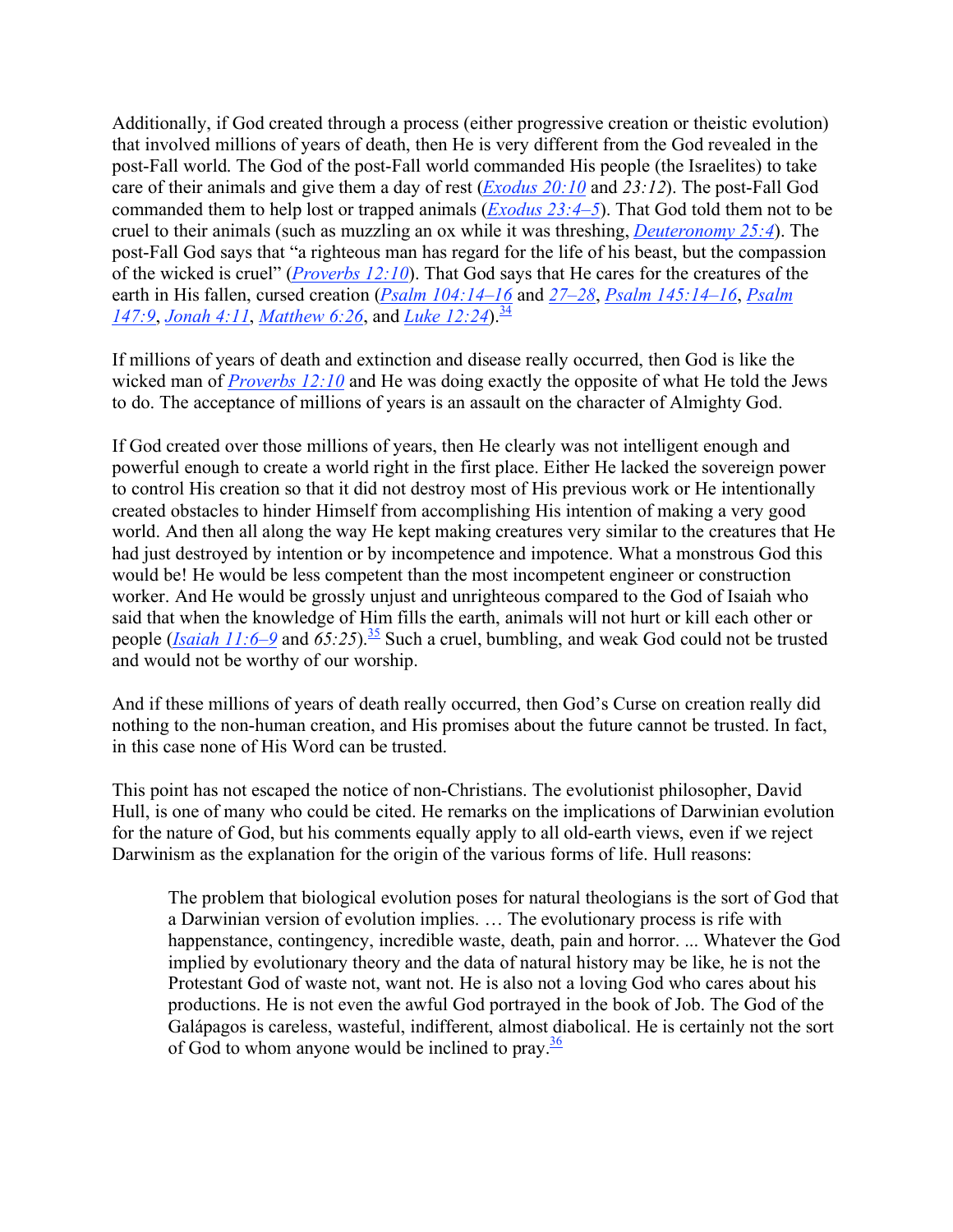In his opposition to the old-earth geological theories developing in the early nineteenth century, the Anglican minister, George Bugg, reasoned this way:

Hence then, we have arrived at the wanton and wicked notion of the Hindoos, *viz*., that God has *'created and destroyed worlds as if in sport, again and again'!!* But will any Christian Divine who regards his Bible, or will any Philosopher who believes that the Almighty works no 'superfluous miracles,' and does nothing in vain, advocate the absurdity that a wise, just and benevolent Deity has, 'numerous' times, wrought miracles, and gone out of his usual way for the sole purpose of destroying whole generations of animals, that he might *create others* very like them, but yet differing a little from their predecessors!!<sup>37</sup>

Only young-earth creationism gives us a view that is consistent with the glory, wisdom, power, holiness, truthfulness, and omniscient intelligence of the God revealed through the pages of Scriptures. As the Bible presents them, the doctrines of death and the nature of God are utterly opposed to the millions-of-years view. If we believe the Bible's teaching on death and the character of God, then we must completely reject all old-earth views being advocated by Christians.<sup>38</sup>

# **Conclusion**

The Bible clearly teaches the young-earth creationist view of Genesis 1–11. That was the almost universal belief of the church for 1800 years. Progressive Creationism and Theistic Evolutionism in all their various forms (day-age view, gap theory, framework hypothesis, analogical days view, local flood view, etc.) are recent and novel interpretations that will not stand up to scrutiny with an open Bible. A growing body of overwhelming scientific evidence also shows that evolution and millions of years are religiously motivated myths masquerading as scientific fact.<sup>39</sup>

Furthermore, the literal history of Genesis 1-11 is absolutely foundational to the truth of the rest of the Bible and the gospel itself. Taking these early chapters of Genesis in any other way undermines God's Word and the gospel of Jesus Christ, and over the past 200 years such compromises with evolution and millions of years have done incalculable damage to the spiritual health and evangelistic and missionary efforts of the Church. That compromise is one of the greatest, if not the greatest reason that Western Europe is now labeled "post-Christian" and Britain and America are rapidly approaching that spiritual state. Ultimately, the question of the age of the earth is a question of the truth and authority of Scripture. That's why the age of the earth matters so much and why the church cannot compromise with millions of years (or evolution).

Help keep these daily articles coming. Support AiG.

#### **Footnotes**

- 1. See point 10 below in the text for an explanation on the range of years here. Back
- 2. Most of these points are well defended (including refutation of the most common objections to the young-earth view) in Chaffey, Tim, and Jason Lisle. 2007. *Old-Earth*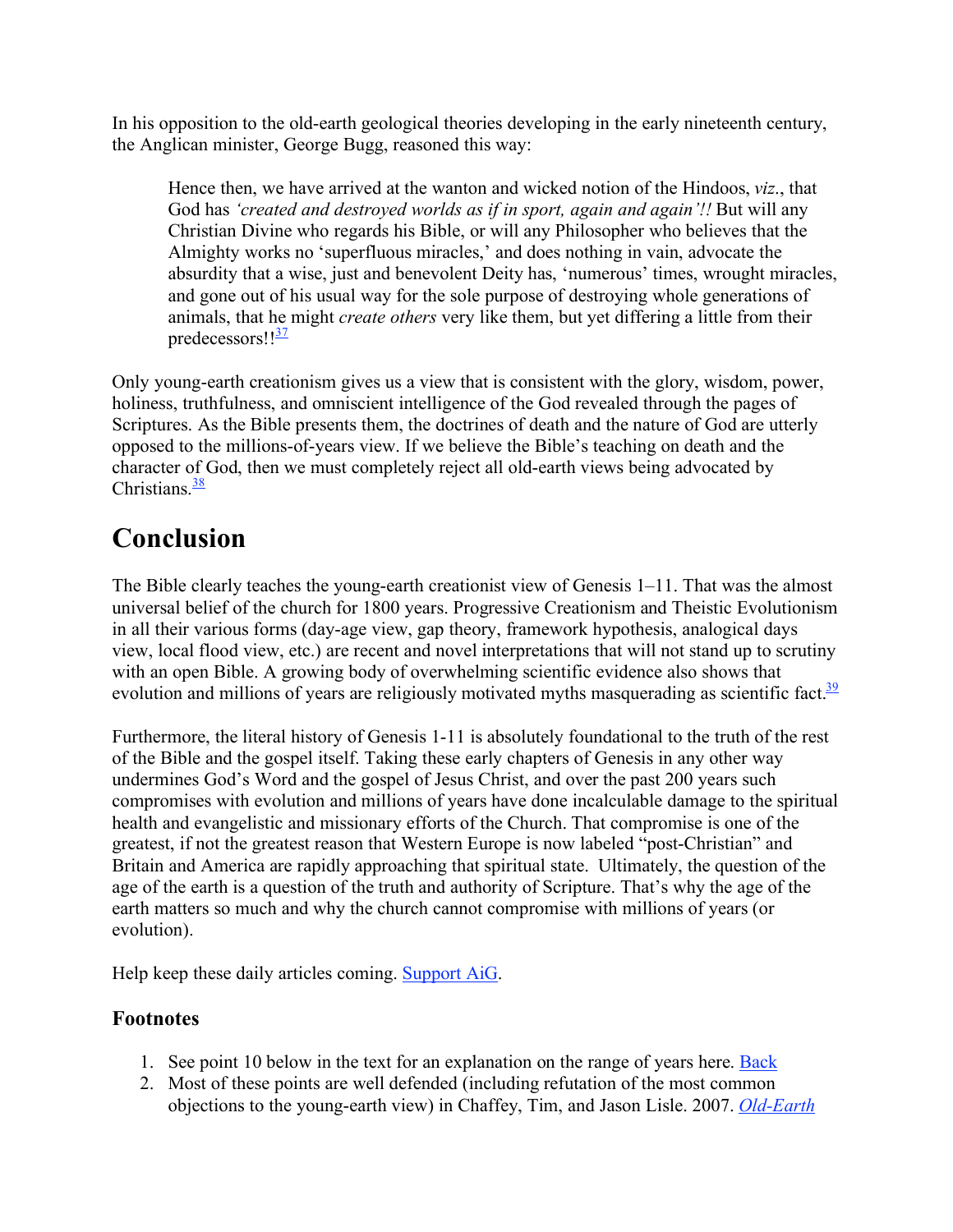*Creationism on Trial.* Green Forest, Arkansas: Master Books. And Sarfati, Jonathan. 2004. *Refuting Compromise.* Green Forest, Arkansas: Master Books. Back

- 3. The fact that Genesis records Adam's poetic and romantic statement in Gen 2:23 and the words of Jacob's poetic prophecy given to his sons in Gen 49:2-27 does not negate the fact that Genesis is history. It accurately records what those men poetically said on those occasions. Back
- 4. See Steven Boyd, "The Genre of Genesis 1:1–2:3: What Means This Text?" in Mortenson, Terry, and Thane H. Ury, eds. 2008. *Coming to Grips with Genesis,* pp. 163– 192. Green Forest, Arkansas: Master Books. A fuller technical discussion is Steven Boyd, "Statistical Determination of Genre in Biblical Hebrew: Evidence for an Historical Reading of Genesis 1:1–2:3," in Vardiman, Larry, et al. 2005. *Radioisotopes and the Age of the Earth, Vol. 2,* pp. 631–734. El Cajon, California: ICR. "A layman's summary of Boyd's research" in DeYoung, Donald. 2005. *Thousands, Not Billions: Challenging an Icon of Evolution,* pp. 157–172. Green Forest, Arkansas: Master Books. Back
- 5. Even most old-earth proponents recognize that Genesis 1–11 is history. See, for example, the arguments in Kaiser, Walter. 2001. *The Old Testament Documents: Are They Reliable and Relevant?* pp. 53–83. Downers Grove, Illinois: IVP. Back
- 6. See also Hasel, Gerhard F. 1994. The "days" of creation in Genesis 1: Literal "days" or figurative "periods/epochs" of time? *Origins* 21 no. 1: 5–38; Steinmann, Andrew E. as an ordinal number and the meaning of דָחֶא .2002Genesis 1:5, *JETS* 45 no. 4: 577– 84; McCabe, Robert. 2000. A Defense of Literal Days in the Creation Week. *DBSJ* 5: 97–123. Back
- 7. See Mortenson, Terry. 2006. Evolution vs. Creation: the order of events matters! www.answersingenesis.org/docs2006/0404order.asp Back
- 8. Stambaugh, James. 1991 The Days of Genesis: A Semantic Approach. *TJ* 5 no. 1: 70–78. www.answersingenesis.org/tj/v5/i1/semantic.asp Back
- 9. *Exodus 31:13* and *Deuteronomy 5:13–15*. Back
- 10. See Mortenson, Terry. "Jesus, Evangelical Scholars and the Age of the Earth," in Mortenson and Ury, *Coming to Grips,* pp. 315-346. See also Mortenson, Terry. 2004. But from the beginning of . . . the institution of marriage? www.answersingenesis.org/docs2004/1101ankerberg\_response.asp, which is a short response to a web article by John Ankerberg and Norman Geisler on *Mark 10:6*. Back
- 11. This is true even of the two-stage healing of the blind man (*Mark 8:22–25*). Each stage of the healing was instantaneous. Jesus apparently did this miracle in stages for a pedagogical purpose. Back
- 12. Barrick, William D. "Noah's Flood and its Geological Implications" in Mortenson and Ury, *Coming to Grips,* pp. 251-282. Back
- 13. See Whitcomb, John, and Henry Morris. 1961. *The Genesis Flood,* pp. 1–88. Phillipsburg, New Jersey: P&R. And Sarfati, Jonathan. *Refuting Compromise,* pp. 241– 286. Back
- 14. Hallo, William W., and William Kelly Simpson. 1998. *The Ancient Near East: A History,* 2<sup>nd</sup> ed., pp. 32-33. Fort Worth, Texas: Harcourt Brace. Back
- 15. See Freeman, Travis R. "Do the Genesis 5 & 11 Genealogies Contain Gaps?" in Mortenson and Ury, *Coming to Grips,*, pp. 283-31, and his PhD thesis "The Chronological Value of Genesis 5 and 11 in Light of Recent Biblical Investigation." (1998, Southwestern Baptist Theological Seminary). See also Jones, Floyd N. 2005. *The*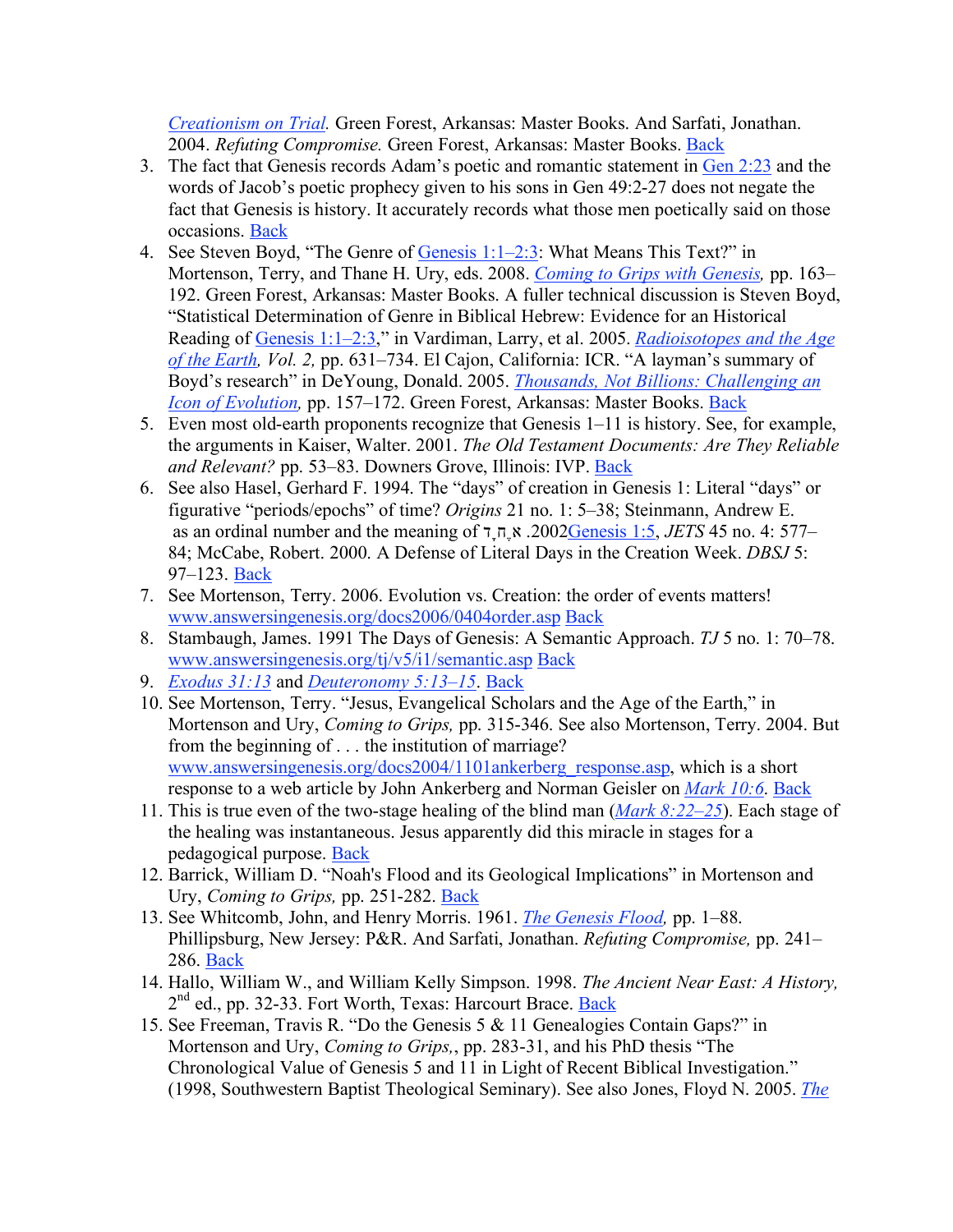*Chronology of the Old Testament.* Green Forest, Arkansas: Master Books. And Pierce, Larry. 2006. The World: Born in 4004 BC? *Answers Magazine* 1 no. 1:25–26, 72. www.answersingenesis.org/articles/am/v1/n1/world-born-4004-bc Back

- 16. See also Mortenson, Terry. 2004. *The Great Turning Point: the Church's Catastrophic Mistake on Geology—before Darwin,* pp. 40–45. Green Forest, Arkansas: Master Books. Some followed the Genesis chronology of the Septuagint, rather than the Massoretic text, and so calculated creation at about 5400 BC Back
- 17. *The Works of Josephus,* pp. 29–33. trans. William Whiston. 1987. Peabody, Massachusetts: Hendrickson. Back
- 18. An earlier reader of this paper objected that God used many "evil" nations to judge ancient Israel (e.g., Babylon, Greece, Medo-Persia, Rome, etc.), and He has used non-Christians to make discoveries in medicine to cure disease or improve technologies. So why would it be surprising or unlikely that God would use non-Christians to understand the Bible? Well, in the first case, God was using godless nations to judge Israel for her wickedness, not to help her understand Scripture. Likewise, making advances in science is a categorically different activity than rightly dividing the inspired Word of truth, which teaches us that ungodly men twist the Scriptures, but that God has given spiritually gifted and godly men to the church to understand Scripture aright. Back
- 19. I call this the "evolutionary idea of millions of years" because 1) all evolutionists believe in millions of years and 2) because, although the idea of millions of years was accepted before Darwin's theory of evolution was published, the uniformitarian naturalistic assumptions that Darwin used to develop his theory were taken from the writings of the old-earth geologists before him. And those same assumptions are behind the billions-ofyears, evolutionary stories about the origin and history of the universe. Back
- 20. Carl Sagan, "Cosmos" TV series, program entitled "One Voice in the Cosmic Fugue." Back
- 21. See Todhunter, Michael. 2006. Do Leaves Die? *Answers Magazine*, 1 no. 2:10–13, www.answersingenesis.org/articles/am/v1/n2/do-leaves-die. See also Stambaugh, James. 1991. Creation's original diet and the changes at the fall, *TJ* 5 no. 2:130–138, http://www.answersingenesis.org/tj/v5/i2/diet.asp. Back
- 22. This is the dominant interpretation of *Romans 8:19–23* in the history of the Church, which is understandable since this is the only interpretation that really makes sense exegetically and theologically. See Moo, Douglas. 1996. *The Epistle to the Romans* pp. 513–514. Grand Rapids, Michigan: Eerdmans; Schreiner, Thomas. 1998. *Romans,* p. 435. Grand Rapids, Michigan: Baker; and Murray, John. 1993. *The Epistle to the Romans,* pp. 301–302. Grand Rapids, Michigan: Eerdmans. Back
- 23. While I am inclined to think that *Isaiah 11:6–9* refers to the literal 1,000-year millennium right before the eternal state begins, I am not certain on that point. But, even if that is wrong, clearly the passage is speaking of a future state of affairs that is very different from the present, for it will be a time when righteousness will fill the earth as the water covers the seas. In that righteous world both man and the animals will be significantly changed. Surely in the eternal perfect state this change in the animals will continue. The point is that carnivorous behavior is part of the fallen world, not the period before the Fall or after the return of Christ, when righteousness will indeed fill the earth. Back
- 24. Some might object that God cursed the Garden of Eden with thorns. But this objection fails for three reasons. First, why would God curse the Garden with thorns and tell Adam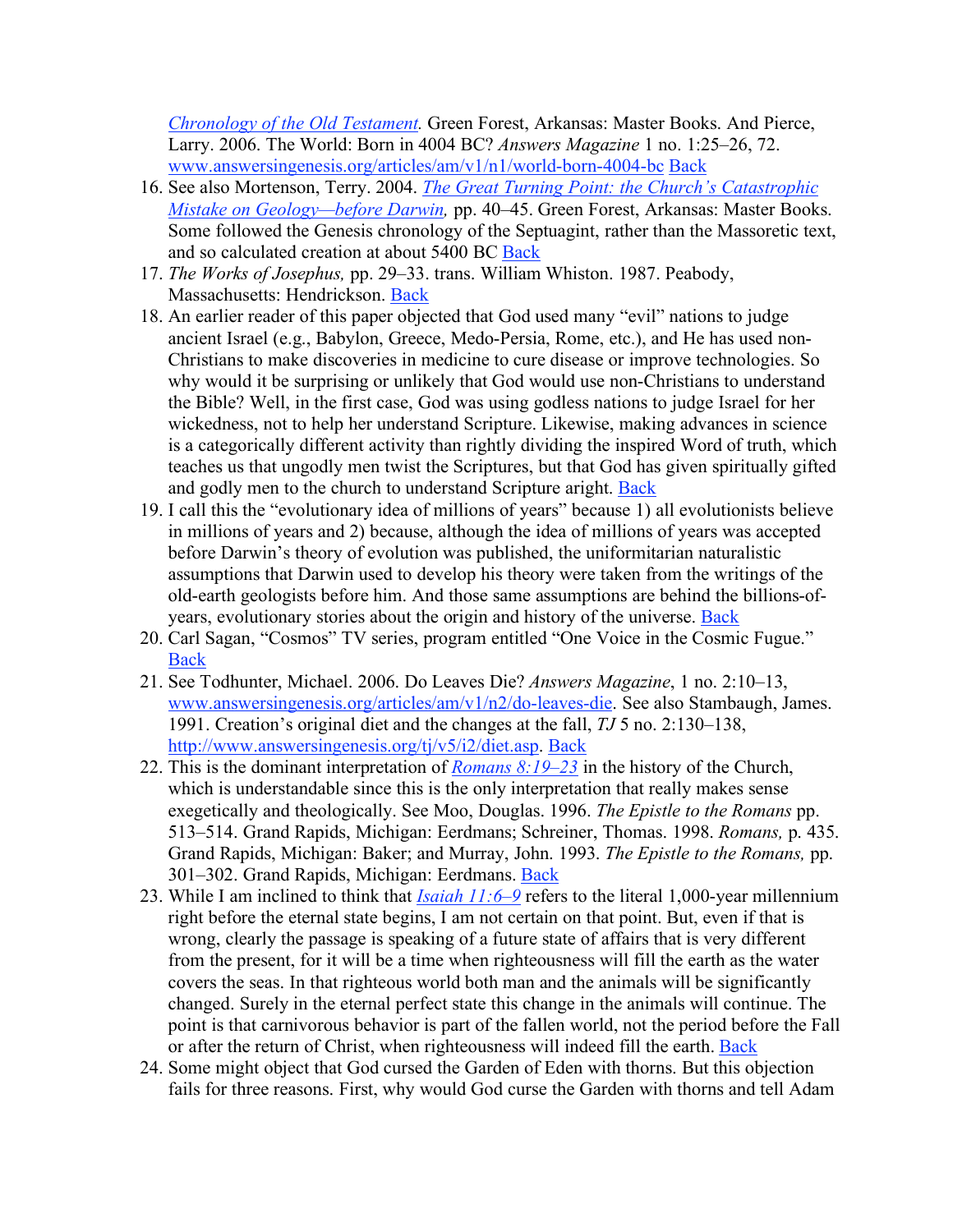about it, when Adam was going to be expelled from the Garden? Second, the ground that God cursed with thorns was the same ground outside the Garden that Adam would sweat over to provide food for himself and his family. Third, the Hebrew words for "curse" and "ground" in *Genesis 3:17* are the same as those used in *Genesis 5:29*, which speaks of the cursed ground in Noah's day. Back

- 25. Stewart, Wilson N., and Gar W. Rothwell. 1993. *Paleobotany and the Evolution of Plants,* pp. 172–176. Cambridge, UK: Cambridge University Press. It shows fossilized thorny plants (*Psilophyton crenulatum*) found in the Devonian formation, which the evolutionists date at 345–395 million years BP (before present). Back
- 26. Anonymous. 1998. Saurian Sore. *Discover* October:26. Back
- 27. Lubenow, Marvin. 1998. Pre-Adamites, Sin, Death and the Human Fossils. *Creation Ex Nihilo Technical Journal* 12 no. 2: 222–232. Back
- 28. The names and approximate evolutionary dates of the supposed five major extinction events are these: Late Ordovician (440 Million Years Ago, 100+ families of marine invertebrates perished, park.org/Canada/Museum/extinction/ordmass.html, accessed 11 Aug. 2009), Late Devonian (365 MYA, 70% of marine invertebrates perished along with other marine life, park.org/Canada/Museum/extinction/devmass.html, accessed 11 Aug. 2009), Permian-Triassic (245 MYA, greatest mass extinction event, 90-95% of marine species extinct), Late Triassic (210 MYA, at least 50% of species extinct, wikipedia.org/wiki/Triassic%E2%80%93Jurassic\_extinction\_event, accessed 11 Aug 2009), Cretaceous-Tertiary (65 MYA, second largest mass extinction, 85% of all species, including all dinosaurs). See park.org/Canada/Museum/extinction/cretmass.html (accessed 11 Aug 2009). The Canadian web site bases its information on Stanley, Steven M. (a leading evolutionist). 1987. *Extinction.* New York: Scientific American Library. Back
- 29. That is, if we rule out Noah's Flood as a global Flood—which we logically must do if we accept millions of years. The reason is this: the same scientific establishment that dogmatically states that the geological record reflects millions of years of history also insists that there is no geological evidence of a global Flood. To accept what the secular geologists say about the first point but to reject what they say about the second point is inconsistent. But to believe in a global Flood that occurred about 4000 years ago and left no lasting erosional and sedimentary geological evidence while believing that the geological effects of lesser floods occurring millions of years ago survived the ravages of time and Noah's Flood until our day is most unreasonable. So we must decide: either we believe God's Word about a global Flood or we believe in millions of years. We cannot consistently or logically believe in both. Back
- 30. I am indebted to Dr. David Fouts, whose lecture a few years ago first drew my attention to many of the points presented here. At the time he was an Old Testament professor at Bryan College in Tennessee. Back
- 31. Protozoans are microscopic animals made up of a single cell or a group of more or less identical cells and living in water or as parasites, including ciliates, flagellates, rhizopods, or sporozoans. Back
- 32. Metazoans are all animals whose bodies, originating from a single cell, are composed of many differentiated cells arranged into definite organs. Back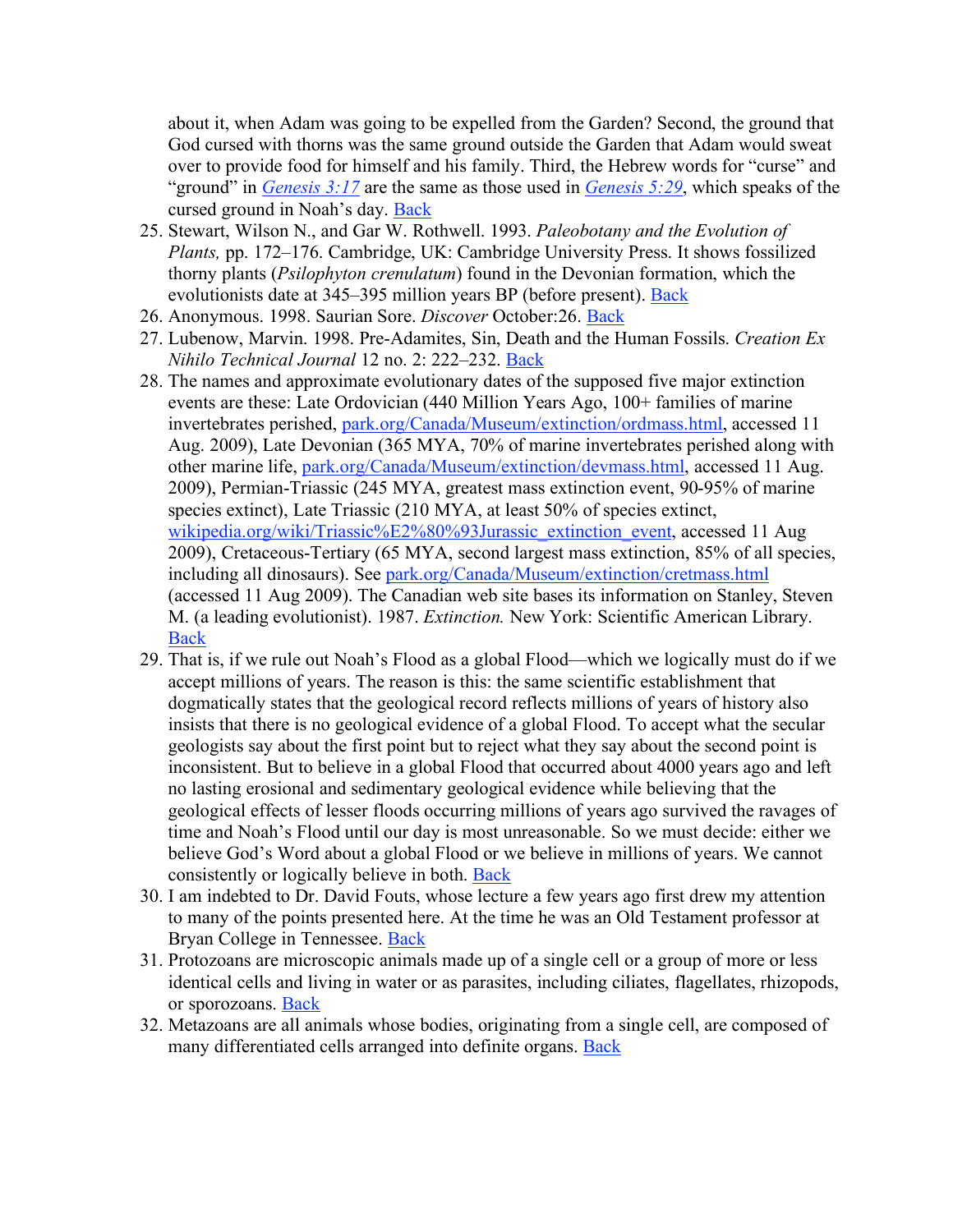- 33. For an explanation of this evolutionist view of history (where the earth's 4.5-billion-year history is represented as a 24-hour clock), see Miller, Kenneth R., and Joseph S. Levine. 2010. *Biology,* p. 543. Boston: Pearson Education. Back
- 34. It might be objected that animals live and die today, and it is not equated with cruelty. So, why could not that be the case in the pre-Fall world? I would reply that animal death today is not as God intended originally because it is an aspect of God's just judgment of His creation (which is now in bondage to corruption: *Romans 8:19–23*) because of the rebellion of His highest creation, man. But in light of God's prophecies about the future state when animals will not be carnivores or dangerous to man, it is clear that the present state of affairs is not as God wants it to remain. Also, the fossil record does not speak of animals dying of old age. It speaks of massive, catastrophic death, even burial alive, of billions of creatures (which is not happening even in today's post-Fall creation). And the problem is having all this carnage in a creation that was not cursed but called "very good." Back
- 35. It might be objected that God brought about the death and extinction of animals during the Flood, which is in the post-Fall period when God shows care for the animals. So, why could not that be the case in the pre-Fall period? The reason is that the death and extinction during the Flood was part of God's Curse on the earth at the Flood (*Genesis 8:21*), but God never cursed His creation in the "very good" pre-Fall Creation Week. **Back**
- 36. Hull, David. 1991. Review of Phillip Johnson's *Darwin on Trial*: "The God of the Galápagos," *Nature* 352: 485–486. Back
- 37. Bugg, George.1826. *Scriptural Geology* vol. 1, pp. 318–319. London: Hatchard & Son. Bugg was one of many orthodox clergy and scientists who opposed the old-earth geological theories and the various Christian compromises at that time. See Mortenson, Terry. 2004. *The Great Turning Point* for a full discussion. Back
- 38. For a historical analysis of Luther's, Calvin's, Wesley's, and the nineteenth century Scriptural geologists' views on this subject in comparison to the views of old-earth proponents in the early nineteenth century, see Ury, Thane H. "Luther, Calvin, and Wesley on the Genesis of Natural Evil: Recovering Lost Rubrics for Defending a Very Good Creation" in Mortenson and Ury, *Coming to Grips,* pp. 399–424. His fuller discussion is Ury, Thane H. 2001. "The Evolving Face of God" (Ph.D. thesis, Andrews University). Ury shows that the implied character of God arising from old-earth views is historically unorthodox in the church. Back
- 39. See, for example, Parker, Gary. 2006. *Creation: The Facts of Life.* Green Forest, Arkansas: Master Books; Patterson, Roger. 2006. *Evolution Exposed: Biology.* Green Forest, Arkansas: Master Books; Werner, Carl. 2007. *Evolution: The Grand Experiment.* Green Forest, Arkansas: New Leaf Press; Sanford, John. 2005. *Genetic Entropy.* Lima, New York: Ivan Press; Mortenson, Terry. 2006. *Origin of the Species: Was Darwin Right?* DVD. Hebron, Kentucky: Answers in Genesis; Patterson, Roger. 2008. *Evolution Exposed: Earth Science,* Green Forest, Arkansas: Master Books; Snelling, Andrew. 2009. *Earth's Catastrophic Past* (2 volumes). El Cajon, California: ICR; Snelling, Andrew. *Geology: A Biblical Viewpoint on the Age of the Earth* (5-DVD set of lectures). 2009. Hebron, Kentucky: Answers in Genesis; Mortenson, Terry. 2006. *Noah's Flood: Washing Away Millions of Years* DVD. Hebron, Kentucky: Answers in Genesis; Lisle, Jason. 2006. *Taking Back Astronomy*. Green Forest, Arkansas: Master Books; Faulkner,